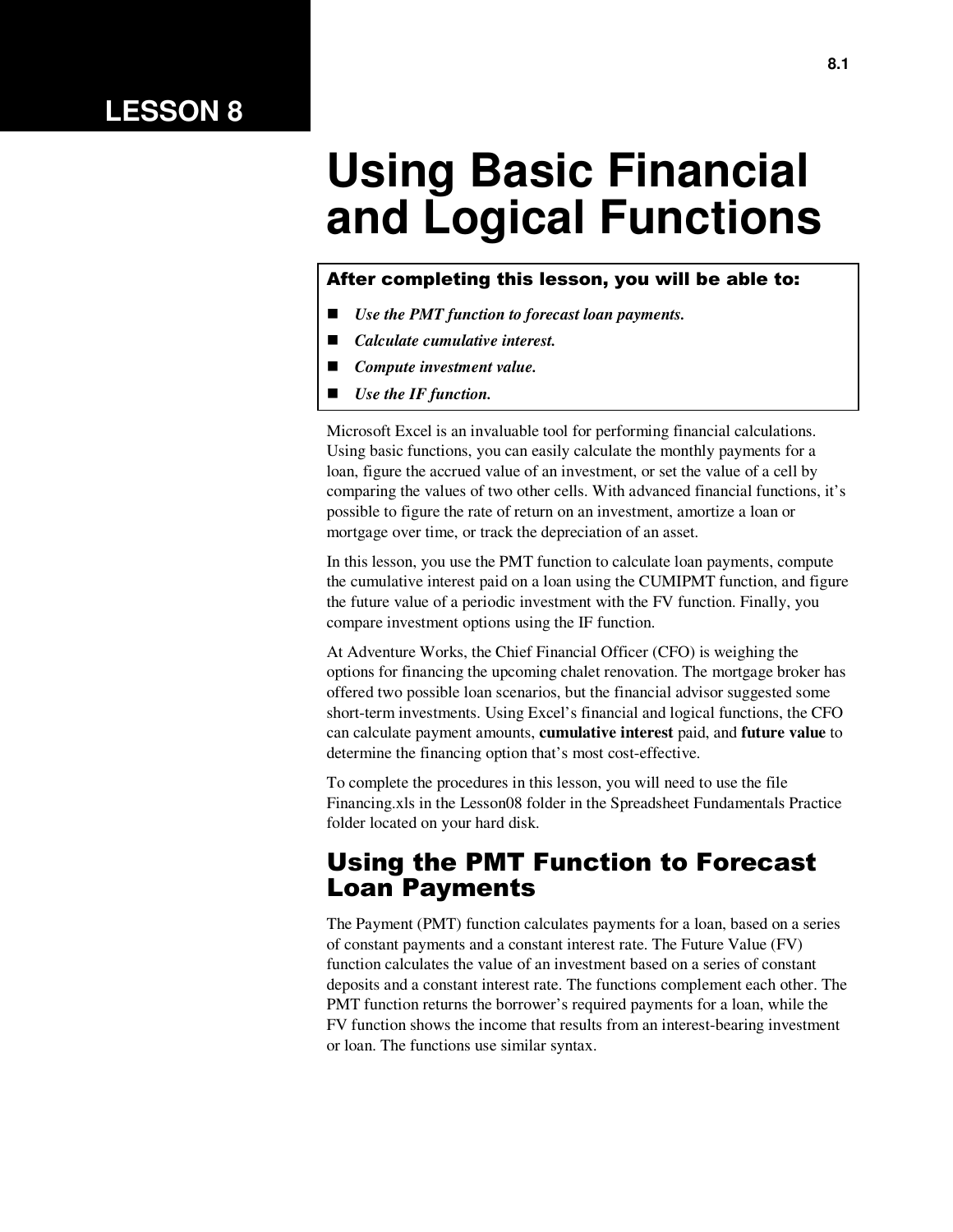The PMT function requires the following syntax.

PMT(rate, nper, pv, fv, type)

The following table explains the meaning of each argument.

| <b>Argument</b> | <b>Explanation</b>                                                                                                                                                                                                |  |  |
|-----------------|-------------------------------------------------------------------------------------------------------------------------------------------------------------------------------------------------------------------|--|--|
| Rate            | The interest rate per payment period. If you are<br>calculating monthly payments, you must divide the<br>annual interest rate by 12. When calculating<br>semimonthly payments, divide the annual rate by 24.      |  |  |
| Nper            | The total number of loan payments. If the loan is issued<br>for a number of years and requires monthly payments,<br>you can enter the number of payments as $12*$ < <i>number</i><br>of years.                    |  |  |
| $P_V$           | The <b>present value</b> (principal) of the loan.                                                                                                                                                                 |  |  |
| F <sub>V</sub>  | The value of the loan after all payments are made. In<br>general, this value is zero, and if this variable is<br>omitted, it is assumed to be zero.                                                               |  |  |
| Type            | The timing of the loan payments. If the loan payment is<br>due at the end of the payment period, use the default<br>value of 0. If payment is due at the beginning of the<br>payment period, set this value to 1. |  |  |

The Adventure Works CFO has narrowed her choices to two possible loans. Using the payment function, she determines the monthly payment for each loan based on the term and quoted interest rate.

In this exercise, you use the PMT function to calculate loan payments.

- **1** Open the Financing workbook from the Lesson08 folder in the Spreadsheet Fundamentals Practice folder.
- **2** On the Loans sheet, click cell B10, and on the Insert menu, click Function.

The Insert Function dialog box appears, as shown in the illustration on the following page.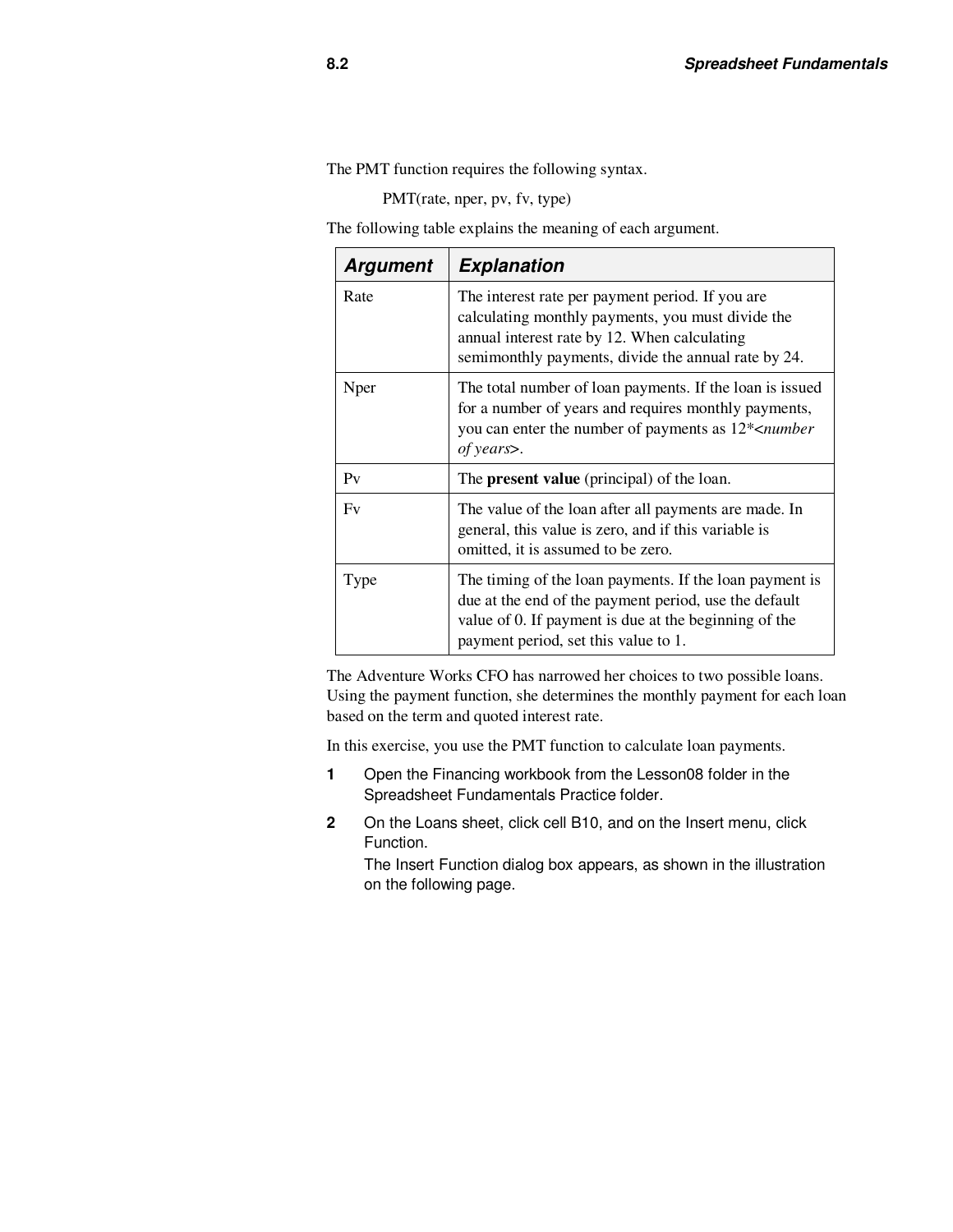| <b>Insert Function</b>                                                                                                                                                                          |    |        |  |
|-------------------------------------------------------------------------------------------------------------------------------------------------------------------------------------------------|----|--------|--|
| Search for a function:                                                                                                                                                                          |    |        |  |
| Type a brief description of what you want to do and then<br>click Go                                                                                                                            |    | Go     |  |
| Or select a category: Statistical                                                                                                                                                               |    |        |  |
| Select a function:                                                                                                                                                                              |    |        |  |
| AVEDEV<br>AVERAGE<br>AVERAGEA<br><b>BETADIST</b><br><b>BETAINV</b><br><b>BINOMDIST</b><br>CHIDIST                                                                                               |    |        |  |
| AVEDEV(number1,number2,)<br>Returns the average of the absolute deviations of data points from their<br>mean. Arguments can be numbers or names, arrays, or references that<br>contain numbers. |    |        |  |
| Help on this function                                                                                                                                                                           | OK | Cancel |  |

- **3** In the Or select a category list, click Financial. The Select a function list displays the available financial functions.
- **4** In the Select a function list, scroll down, if necessary, and click PMT. Then click OK.

| <b>Function Arguments</b>                                                                                                                                                                                        |               |  |  |  |  |  |
|------------------------------------------------------------------------------------------------------------------------------------------------------------------------------------------------------------------|---------------|--|--|--|--|--|
| PMT                                                                                                                                                                                                              |               |  |  |  |  |  |
| Rate                                                                                                                                                                                                             | number<br>$=$ |  |  |  |  |  |
| <b>Nper</b>                                                                                                                                                                                                      | number<br>$=$ |  |  |  |  |  |
| Pv                                                                                                                                                                                                               | number<br>$=$ |  |  |  |  |  |
| <b>Fv</b>                                                                                                                                                                                                        | number<br>$=$ |  |  |  |  |  |
| Type                                                                                                                                                                                                             | ™ -<br>number |  |  |  |  |  |
| =<br>Calculates the payment for a loan based on constant payments and a constant interest rate.<br>Rate is the interest rate per period for the loan. For example, use 6%/4 for<br>quarterly payments at 6% APR. |               |  |  |  |  |  |
| Formula result =                                                                                                                                                                                                 |               |  |  |  |  |  |
| Help on this function                                                                                                                                                                                            | Cancel<br>OK  |  |  |  |  |  |

The Function Arguments dialog box appears.

You don't have to use the Collapse Dialog button to add cell addresses to a function. If you prefer, you can type them directly into the appropriate boxes of the Function Arguments dialog box or simply drag the dialog box out of the way if necessary and click in a cell to make a selection.

- **5** In the Rate box, click the Collapse Dialog button, click cell B6, and press Enter or click the Expand Dialog button.
- **6** In the Rate box, to the right of B6, type **/12**. You must divide the annual interest rate by 12 when calculating a monthly payment.
- **7** In the Nper box, click the Collapse Dialog button, click cell B8, and press Enter or click the Expand Dialog button.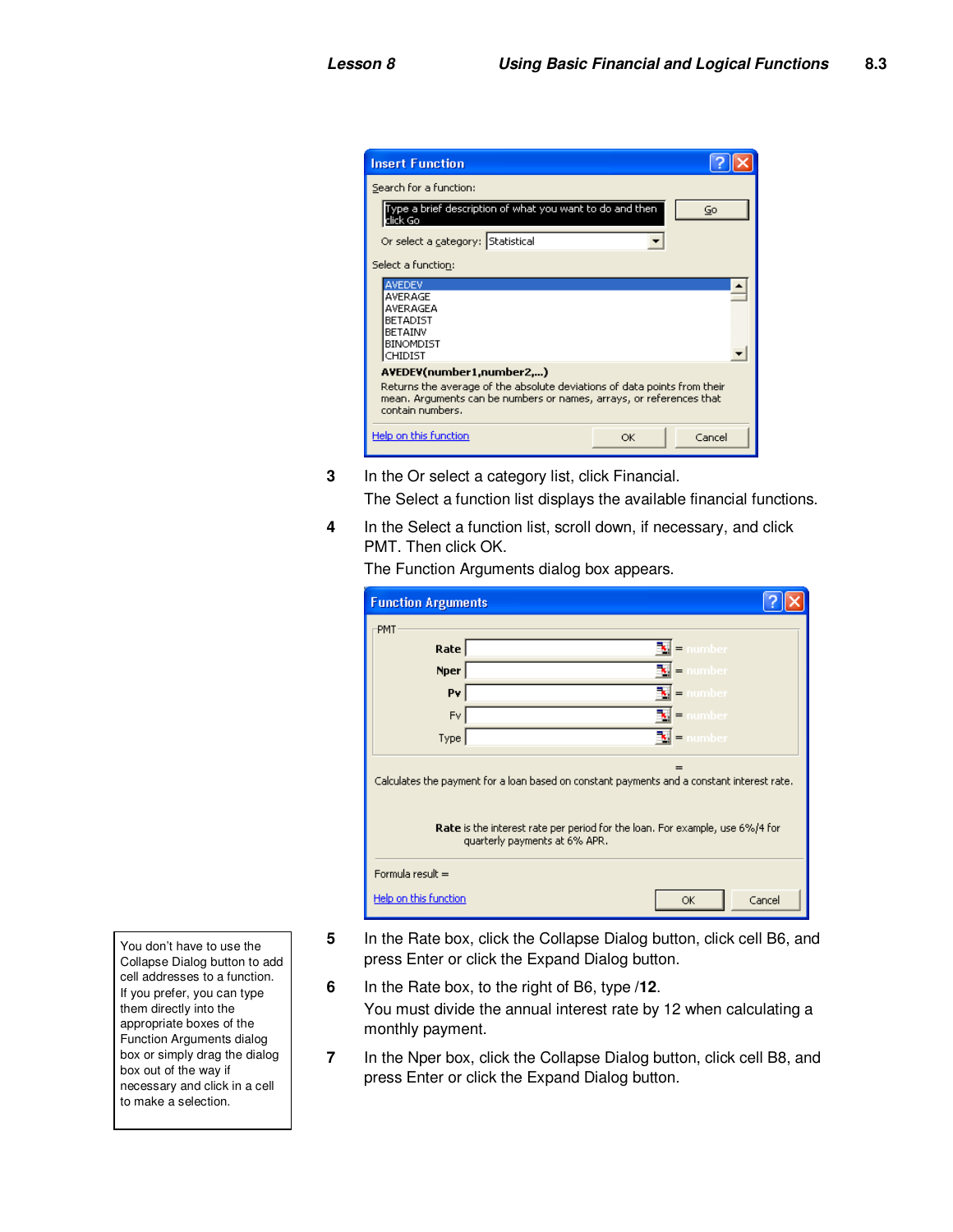**8** In the Pv box, click the Collapse Dialog button, click cell B4, and press Enter or click the Expand Dialog button.

| <b>Function Arguments</b>                                                                                      |                                                                                                    |                                                 |  |  |
|----------------------------------------------------------------------------------------------------------------|----------------------------------------------------------------------------------------------------|-------------------------------------------------|--|--|
| PMT                                                                                                            |                                                                                                    |                                                 |  |  |
| Rate 86/12                                                                                                     |                                                                                                    | $\frac{1}{2}$ = 0.0075                          |  |  |
| Nper 88                                                                                                        |                                                                                                    | $= 48$                                          |  |  |
| $PV$ $B4$                                                                                                      |                                                                                                    | ٦.<br>$= 175000$                                |  |  |
| Fv.                                                                                                            |                                                                                                    | number<br>$\qquad \qquad =$                     |  |  |
| Type                                                                                                           |                                                                                                    | $\left\Vert \mathbf{x}\right\Vert =1$<br>number |  |  |
| $= -4354.882415$<br>Calculates the payment for a loan based on constant payments and a constant interest rate. |                                                                                                    |                                                 |  |  |
|                                                                                                                | <b>Pv</b> is the present value: the total amount that a series of future payments is<br>worth now. |                                                 |  |  |
| Formula result =                                                                                               | (44, 354.88)                                                                                       |                                                 |  |  |
| Help on this function                                                                                          |                                                                                                    | Cancel<br>OK                                    |  |  |

Because payments are assumed to be outgoing, the result of the PMT function is a negative value.

**9** Click OK.

The monthly payment of \$4,354.88 appears in cell B10.

**10** Copy the formula in cell B10 to cell C10. The monthly payment of \$3,485.89 appears in cell C10.

|                | А                                | В               | С               |  |
|----------------|----------------------------------|-----------------|-----------------|--|
|                | Real Estate Improvement Loan     |                 |                 |  |
| $\overline{c}$ |                                  |                 |                 |  |
| $\overline{3}$ |                                  | Option A        | Option B        |  |
| 4              | Principal:                       | 175,000.00<br>£ | 175,000.00<br>£ |  |
| 5              |                                  |                 |                 |  |
| 6              | Annual Percentage Rate           | 9.00%           | 7.25%           |  |
| 7              |                                  |                 |                 |  |
| 8              | <b>Number of Payments:</b>       | 48              | 60              |  |
| 9              |                                  |                 |                 |  |
| 10             | Monthly Payment:                 | ( \$4,354.88)   | (\$3,485.89)    |  |
| 11             |                                  |                 |                 |  |
| 12             | <b>Cumulative Interest Paid:</b> |                 |                 |  |

**11** Save the workbook with the current name. Keep this file open for the next exercise.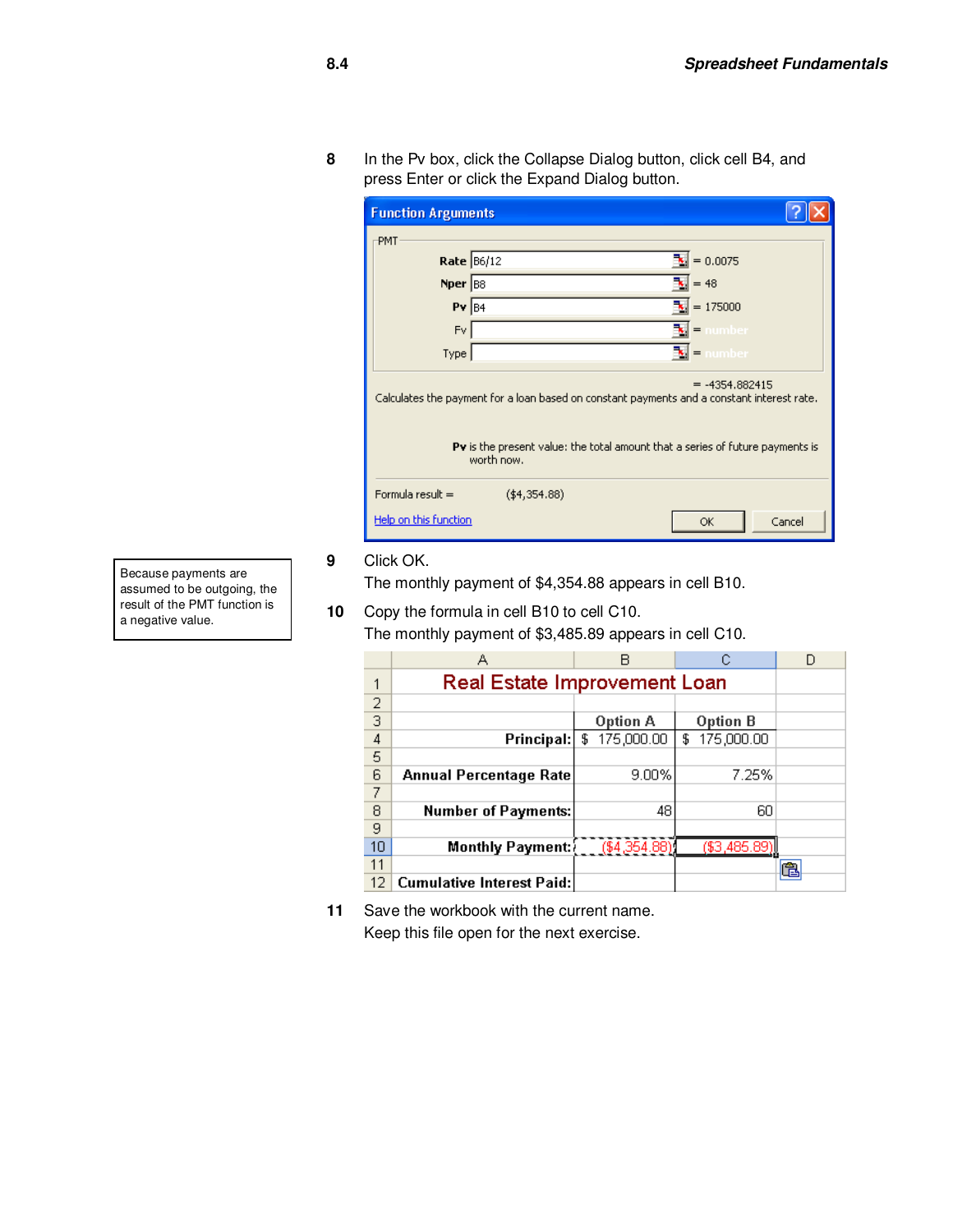# Calculating Cumulative Interest

For tax or accounting purposes, it's often necessary to calculate the total amount of interest paid over a series of loan payments. Excel's CUMIPMT function performs this task for you.

The CUMIPMT function requires the following syntax.

CUMIPMT(rate, nper, pv, start\_period, end\_period, type)

**Argument Explanation**  Rate The interest rate per payment period. If you are calculating monthly payments, you must divide the annual interest rate by 12. When calculating semimonthly payments, divide the annual rate by 24. Nper The total number of loan payments. If the loan is issued for a number of years and requires monthly payments, you can enter the number of payments as 12\*<*number of years*>. Pv The present value (principal) of the loan. Start\_period The first payment period in the calculation. The first period in a series of payments is numbered 1. The calculation can start with any period. End<sub>period</sub> The last payment period in the calculation. This value can be any value greater than the Start\_period. The value of the final period in a series is equal to the total number of payments. Type Type The timing of the loan payments. If the loan payment is due at the end of the payment period, use the default value of 0. If payment is due at the beginning of the payment period, set this value to 1.

The following table explains the meaning of each argument.

# tip

The CUMIPMT function is part of the Excel Analysis Toolpak. If the Analysis Toolpak is installed on your computer, it will appear on the list of Add-Ins accessible from the Tools menu. If the Analysis Toolpak is not installed, install it from the Microsoft Office XP or Microsoft Excel 2002 installation CD before continuing.

At Adventure Works, the CFO wants to compare the total amount of interest paid for each of the loans offered.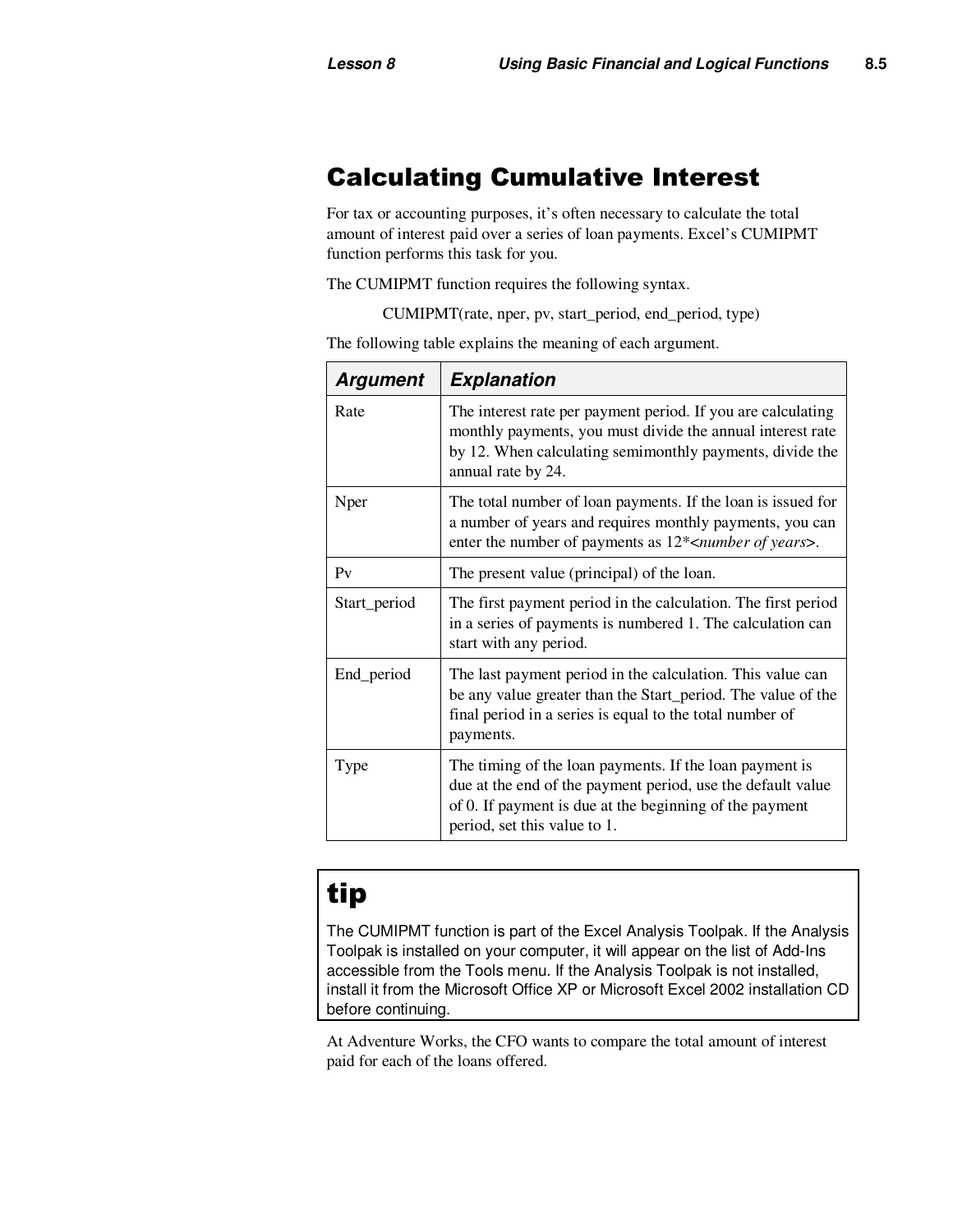In this exercise, you activate the Analysis Toolpak and then use the CUMIPMT function to calculate total interest paid for a loan.

**1** On the Tools menu, click Add-Ins. The Add-Ins dialog box appears.



**2** On the Add-Ins available list, select the Analysis Toolpak check box, and click OK.

Excel activates the Analysis Toolpak. Its functions are now available.

**3** Click cell B12, and click the Insert Function button to the left of the Formula bar.

The Insert Function dialog box appears.

- **4** In the Or select a category list, click Financial, if necessary. The Select a function list displays the available financial functions.
- **5** In the Select a function list, click CUMIPMT, and click OK. The Function Arguments dialog box appears.
- **6** Click in the Rate box and then click cell B6.
- **7** Click in the Rate box to the right of B6 and type **/12**.
- **8** Click in the Nper box and click cell B8.
- **9** Click in the Pv box, and type **B4**.
- **10** In the Start\_period box, type **1**.

Your list of available add-ins may vary from what is shown here.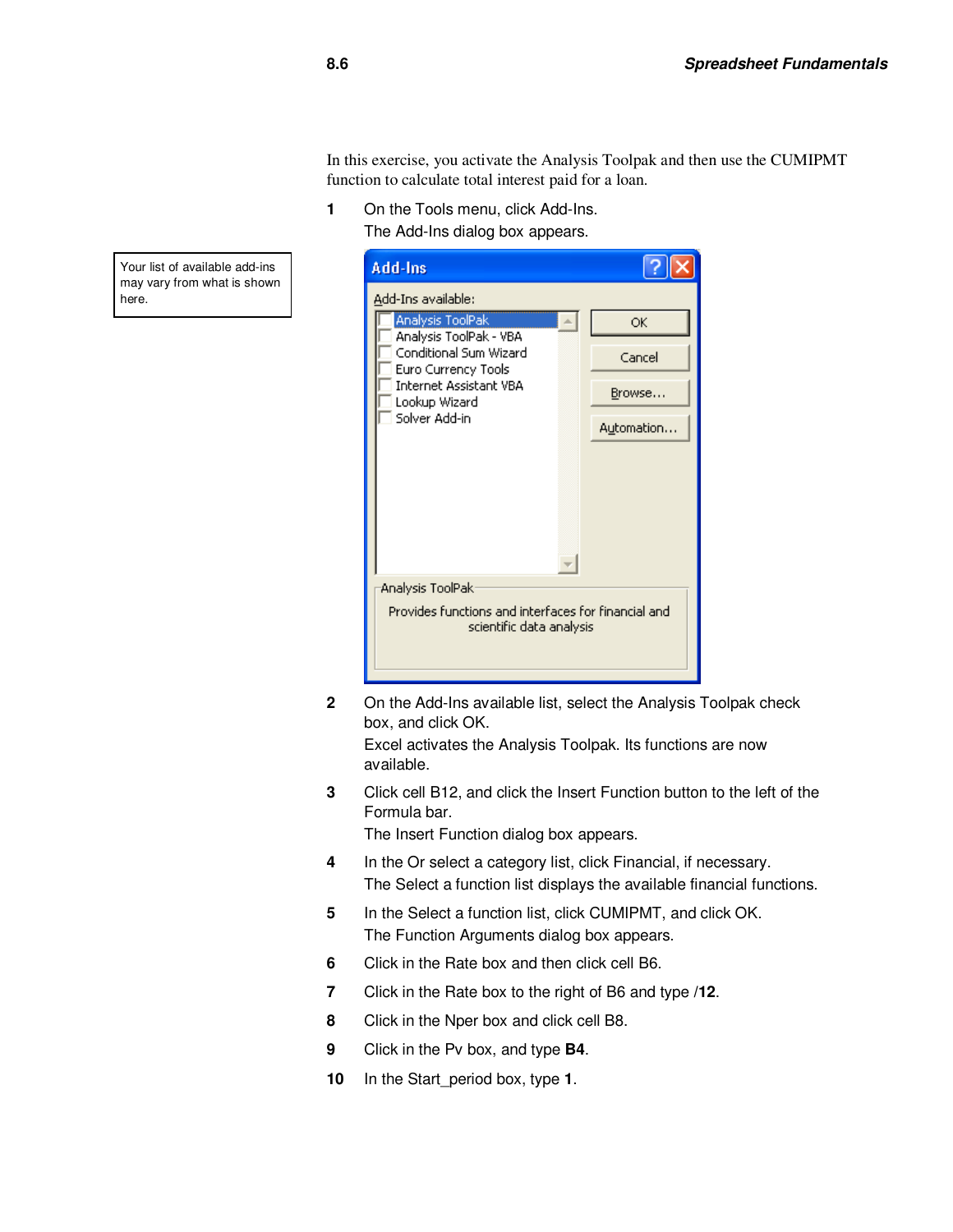- **11** In the End\_period box, type **48**. This formula will calculate the cumulative interest paid over the time between the given start and end periods. In this case, you are calculating cumulative interest for the entire life of the loan, so you begin with the first payment period (1) and end with the final payment period (48).
- **12** Scroll down in the Function Arguments dialog box, and in the Type box, type **0**.

Excel will assume that each payment is due at the end of its payment period.

**13** Click OK.

The amount of interest paid over the life of loan Option A (\$34,034.36) appears in cell B12.

**14** Copy the formula in cell B12 to cell C12. The amount of interest paid over the life of loan Option B (\$32,555.86) appears in cell C12.

|    | А                                | R                 | С                 | Đ  |
|----|----------------------------------|-------------------|-------------------|----|
|    | Real Estate Improvement Loan     |                   |                   |    |
| 2  |                                  |                   |                   |    |
| 3  |                                  | Option A          | Option B          |    |
| 4  | Principal:                       | 175,000.00<br>£   | 175,000.00<br>£   |    |
| 5  |                                  |                   |                   |    |
| 6  | Annual Percentage Rate           | 9.00%             | 7.25%             |    |
| 7  |                                  |                   |                   |    |
| 8  | <b>Number of Payments:</b>       | 48                | 60                |    |
| 9  |                                  |                   |                   |    |
| 10 | Monthly Payment:                 | (\$4,354.88)      | (\$3,485.89)      |    |
| 11 |                                  |                   |                   |    |
| 12 | <b>Cumulative Interest Paid:</b> | (34,034,36)<br>\$ | (32, 555.86)<br>£ |    |
| 13 |                                  |                   |                   | e. |
| 14 |                                  |                   |                   |    |

**15** Save the workbook with the current name. Keep this file open for the next exercise.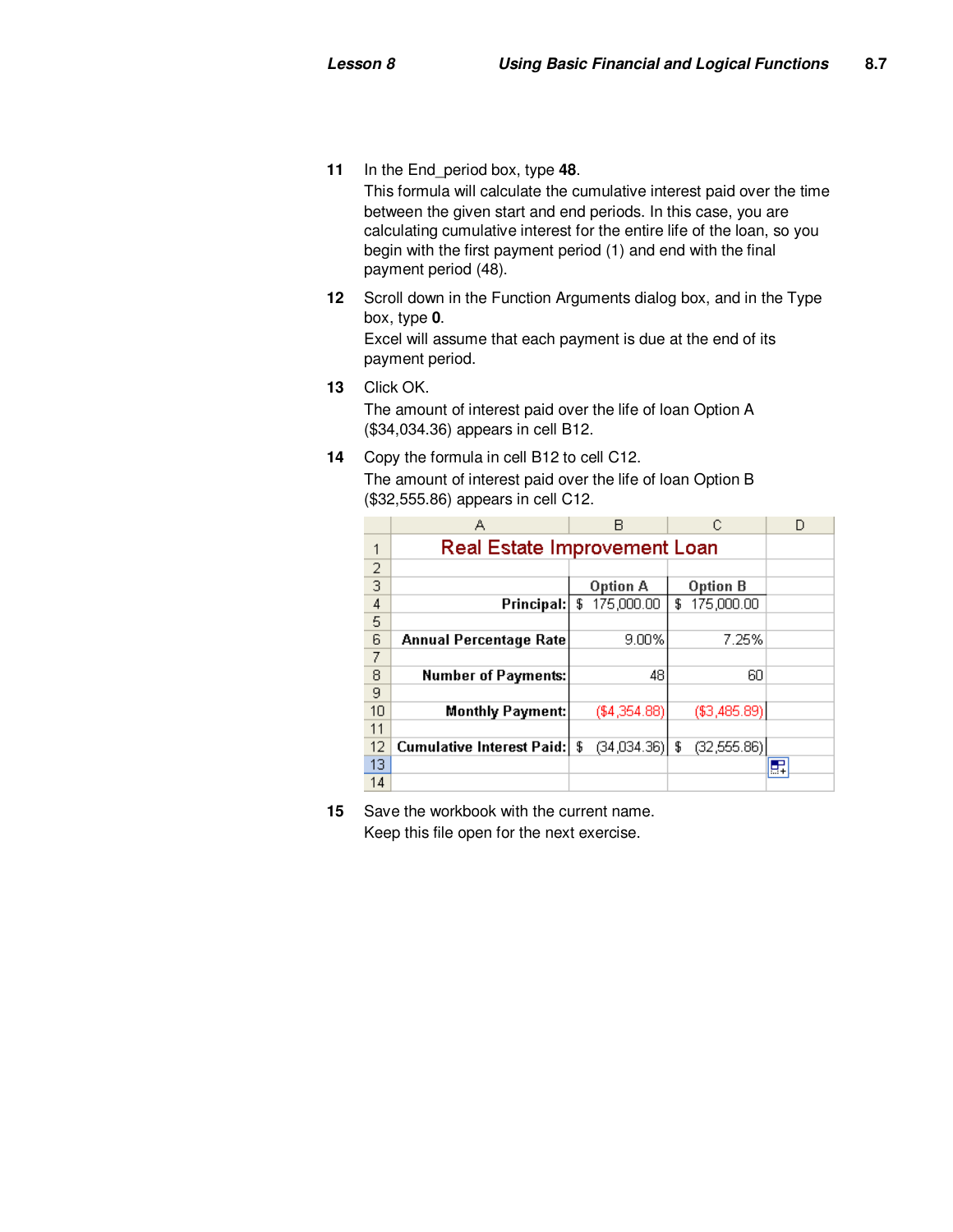#### Computing Investment Value

The Future Value (FV) function calculates the value of an investment based on a series of periodic, constant payments and a constant interest rate. The FV function requires the following syntax.

FV(rate,Nper,Pmt,Pv,Type)

The following table explains the meaning of each argument.

| <b>Argument</b> | <b>Explanation</b>                                                                                                                                                                                   |  |
|-----------------|------------------------------------------------------------------------------------------------------------------------------------------------------------------------------------------------------|--|
| Rate            | The interest rate per period. If you are calculating<br>monthly deposits, you must divide the annual interest<br>rate by 12. When calculating semimonthly deposits,<br>divide the annual rate by 24. |  |
| Nper            | The total number of deposits.                                                                                                                                                                        |  |
| Pmt             | The amount deposited in each period.                                                                                                                                                                 |  |
| P <sub>V</sub>  | The present value or lump sum amount that a series of<br>deposits is worth now. By default, this amount is 0, and<br>the Pmt argument is used.                                                       |  |
| Type            | The timing of the deposits. If the deposit is made at the<br>end of the period, use the default value of 0. If deposits<br>are made at the beginning of the payment period, set<br>this value to 1.  |  |

As an alternative to conventional loans, a financial advisor advised Adventure Works to fund the planned chalet renovations by investing in short-term annuities. The CFO is evaluating the future value of the investment.

In this exercise, you calculate the future value of an investment.

- **1** In the Financing workbook, click the Investments sheet tab.
- **2** Click cell B10, if necessary, and on the Formula bar, click the Insert Function button.

The Insert Function dialog box appears.

- **3** In the Or select a category list, click Financial, if necessary. The Select a function list displays the available financial functions.
- **4** In the Select a function list, click FV, and click OK. The Function Arguments dialog box appears.
- **5** Click cell B4 to insert this cell reference in the Rate box.
- **6** Click in the Rate box to the right of B4 and type **/12**.
- **7** Click in the Nper box and click cell B6.
- **8** Click in the Pmt box and click cell B8.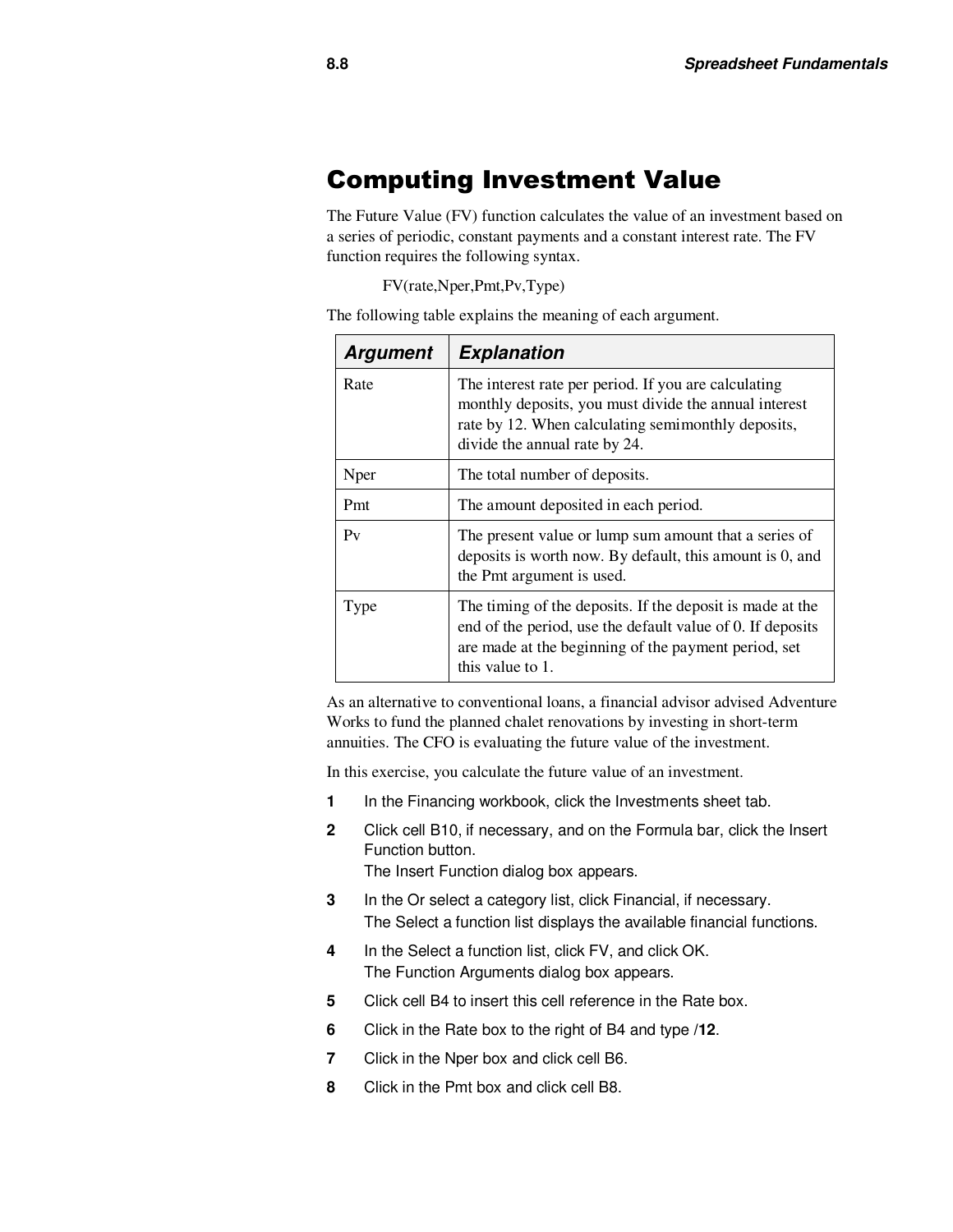**9** Click OK in the Function Arguments dialog box. The future value of the investment (\$125,133.70) appears in cell B10.

|    | А                            |               | С |  |  |
|----|------------------------------|---------------|---|--|--|
|    | <b>Short-Term Investment</b> |               |   |  |  |
| 2  |                              |               |   |  |  |
| 3  |                              |               |   |  |  |
| 4  | Annual Percentage Rate       | 9.10%         |   |  |  |
| 5  |                              |               |   |  |  |
| 6  | <b>Number of Payments:</b>   | 12            |   |  |  |
| 7  |                              |               |   |  |  |
| 8  | <b>Monthly Payment:</b>      | (\$10,000.00) |   |  |  |
| 9  |                              |               |   |  |  |
| 10 | Future Value∥                | \$125,133.70  |   |  |  |
|    |                              |               |   |  |  |

**10** Save the workbook with the current name. Keep this file open for the next exercise.

# Using the IF Function

Suppose you are considering a loan that offers an interest rate of 9 percent if the **principal** is over \$20,000 or an interest rate of 10 percent if the principal is less than \$20,000. Using the IF function, you can create a formula that incorporates this rule when calculating payments or interest for various principal amounts.

Using the IF function creates a **conditional formula**. The result of a conditional formula is determined by the state of a specific condition or the answer to a logical question.

The IF function requires the following syntax.

IF(Logical\_test, Value\_if\_true, Value\_if\_false)

The following table explains the meaning of each argument.

| <b>Argument</b> | <b>Explanation</b>                                             |
|-----------------|----------------------------------------------------------------|
| Logical_test    | The expression to be evaluated as true or false.               |
| Value if true   | The value returned if the logical test expression<br>is true.  |
| Value_if_false  | The value returned if the logical test expression<br>is false. |

The **Logical\_test** is an expression to be evaluated as true or false. One example of a Logical\_test is

D5>20000

Excel includes three functions that calculate results based on conditions. The other two are COUNTIF and SUMIF.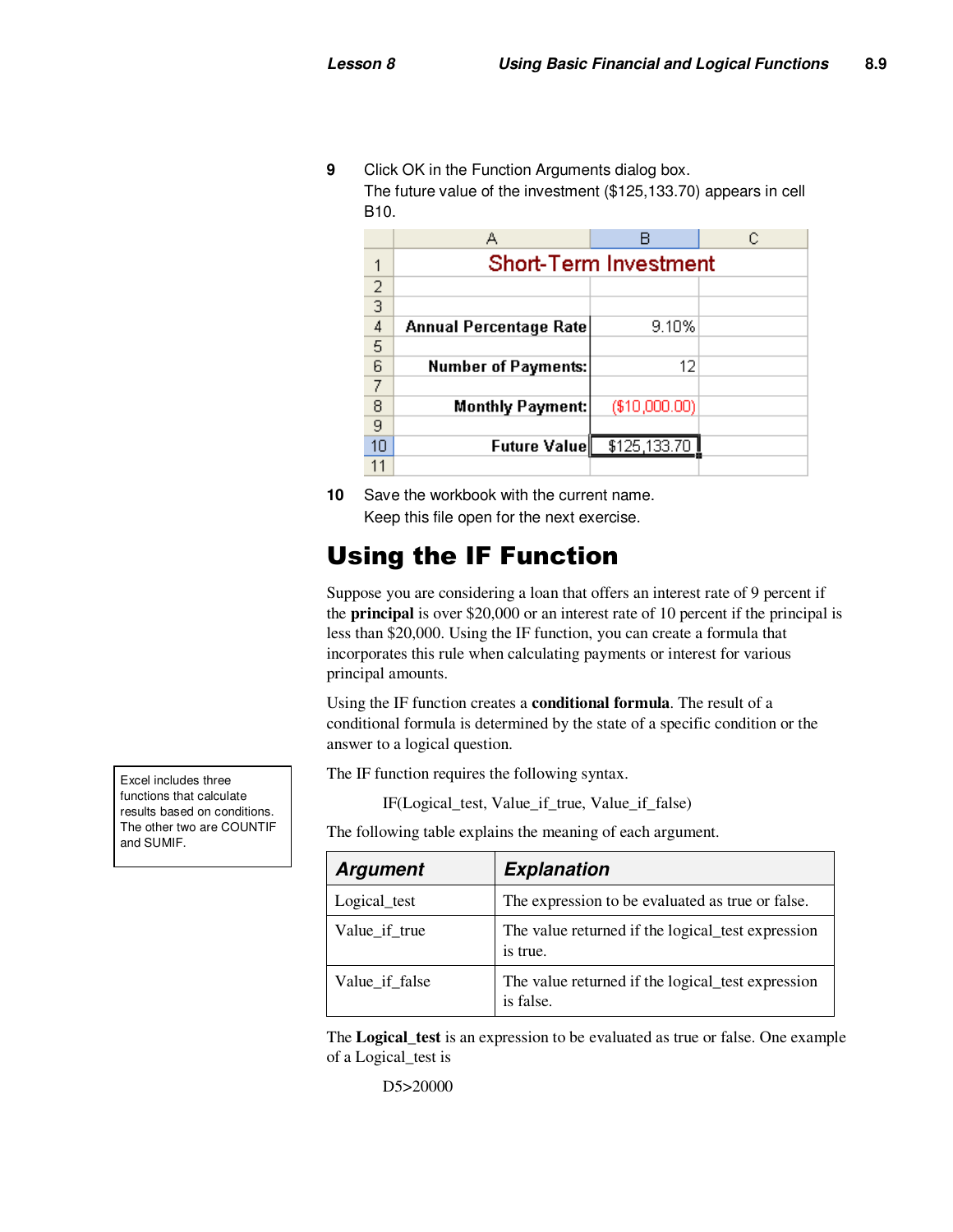With this test, Excel compares the value in cell D5 with the static value of 20000. If the value in D5 is greater than 20000, the test is true, and the result of the formula is the Value if true. If the value in D5 is less than 20000, the logical test is false, and the result of the formula is the Value if false. Using the IF function, the syntax of one such formula is

#### =IF(D5>20000,0.10,0.09)

The CFO at Adventure Works has learned that the investment she is considering offers many monthly payment options with slightly different interest rates. She creates a formula to calculate the future value of her investment at various payment levels.

In this exercise, you use the IF function to evaluate the available investment options.

- **1** Click cell B4, and press Delete.
- **2** On the Formula bar, click the Insert Function button. The Insert Function dialog box appears.
- **3** On the Or select a category list, click Logical. The Select a function list displays the available logical functions.
- **4** In the Select a function list, click IF, and then click OK. The Function Arguments dialog box appears.
- **5** In the Logical\_test box, type **B8<=-10000**.
- **6** In the Value\_if\_true box, type **8.25%**.
- **7** In the Value\_if\_false box, type **9.10%**, and click OK. The applicable interest rate (8.25%) appears in cell B4. Excel recalculates the future value of the investment.

|                | А                            |               |  |  |
|----------------|------------------------------|---------------|--|--|
| 1              | <b>Short-Term Investment</b> |               |  |  |
| $\overline{2}$ |                              |               |  |  |
| $\overline{3}$ |                              |               |  |  |
| 4              | Annual Percentage Rate       | 8.25%         |  |  |
| 5              |                              |               |  |  |
| $\overline{6}$ | <b>Number of Payments:</b>   | 12            |  |  |
| 7              |                              |               |  |  |
| 8              | <b>Monthly Payment:</b>      | (\$10,000.00) |  |  |
| 9              |                              |               |  |  |
| 10             | <b>Future Value</b>          | \$124,643.11  |  |  |
|                |                              |               |  |  |

**<sup>8</sup>** Click cell B8, type **-8500,** and press Enter. Excel recalculates the interest rate, and the updated future value of the investment (\$106,363.65) appears in cell B10.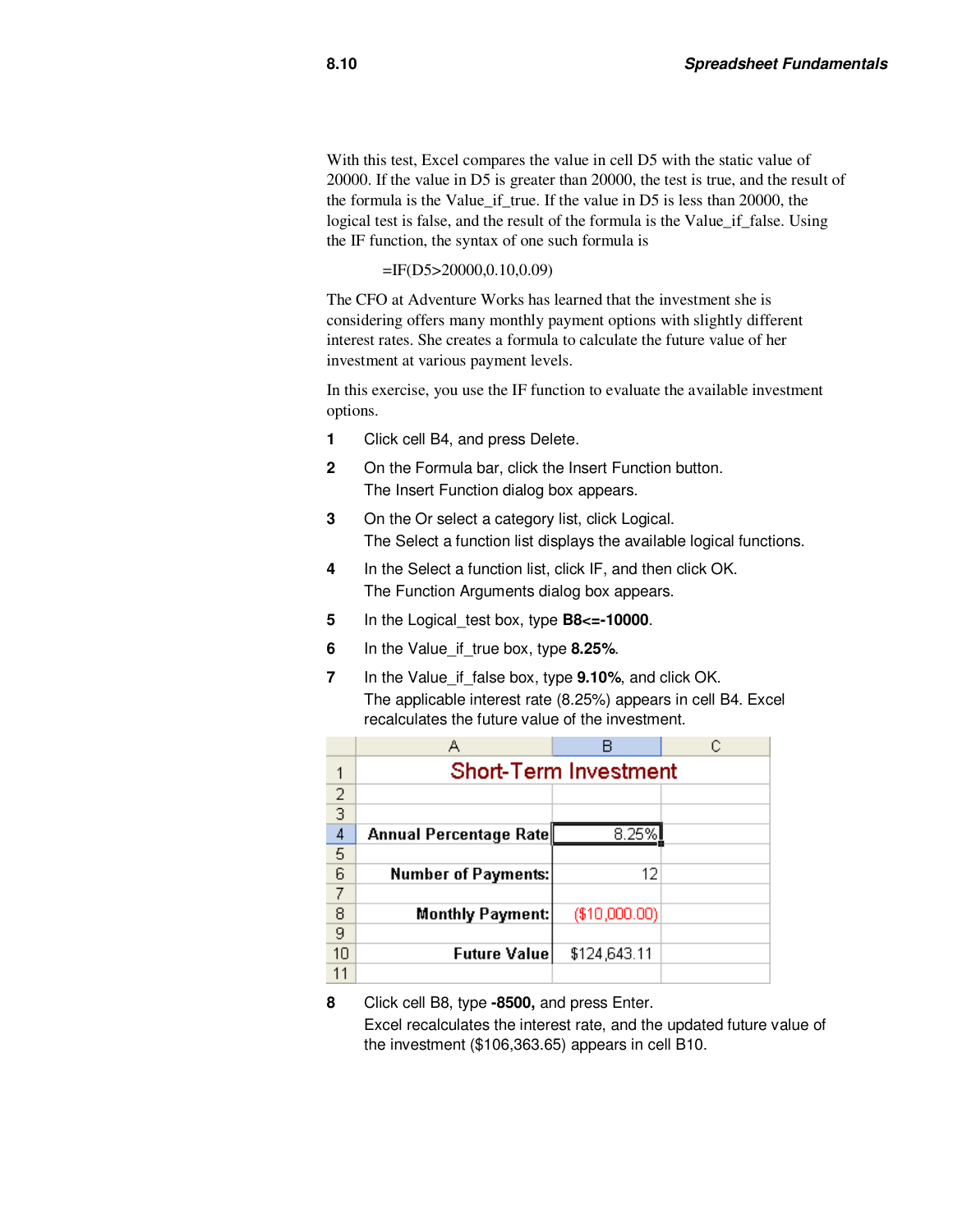## Lesson Wrap-Up

In this lesson, you learned how to use Excel's financial functions to forecast loan payments, compute the cumulative interest paid, and figure the future value of an investment. You also learned how to use the logical IF function to perform calculations based on the status of a specific condition.

If you are continuing to other lessons:

Save your changes to the Financing workbook and close the workbook.

If you are not continuing to other lessons:

- **1** Save your changes to the Financing workbook and close the workbook.
- **2** Click the Close button in the top-right corner of the Excel window.

# Quick Quiz

- **1** What does the CUMIPMT function compute?
- **2** What function can be used to compare the value of two cells?
- **3** What are two ways to add cell addresses to a function?
- **4** What are the required arguments of the PMT function?
- **5** What does it mean if you use the PMT function and get a negative number?

### Putting It All Together

**Exercise 1:** Calculate the monthly payments and cumulative interest for a 20year \$100,000 loan at an annual interest rate of 8 percent. Use an IF function to indicate that the interest rate for a 30-year loan is 7.5 percent.

**Exercise 2:** Calculate the future value of 24 monthly payments of \$500 each at an annual interest rate of 6.5 percent.

**Exercise 3:** Calculate the monthly payments for a \$150,000, 30-year house loan at an annual rate of 6 percent. Compare this to the monthly payments on the same house with a 15-year loan at 5 percent. What is the difference in monthly payment? What is the difference in cumulative interest?

**Exercise 4:** Many of the tasks in this lesson involved the development of function formulas that would be useful in calculating loan values. Since the calculation of loans is such a common need for many users of Excel, there is a ready-made template available that you can use. Create a new worksheet based on this template and then explore the functions that are used within this worksheet. Which of the functions you have used in this lesson are used in that worksheet?